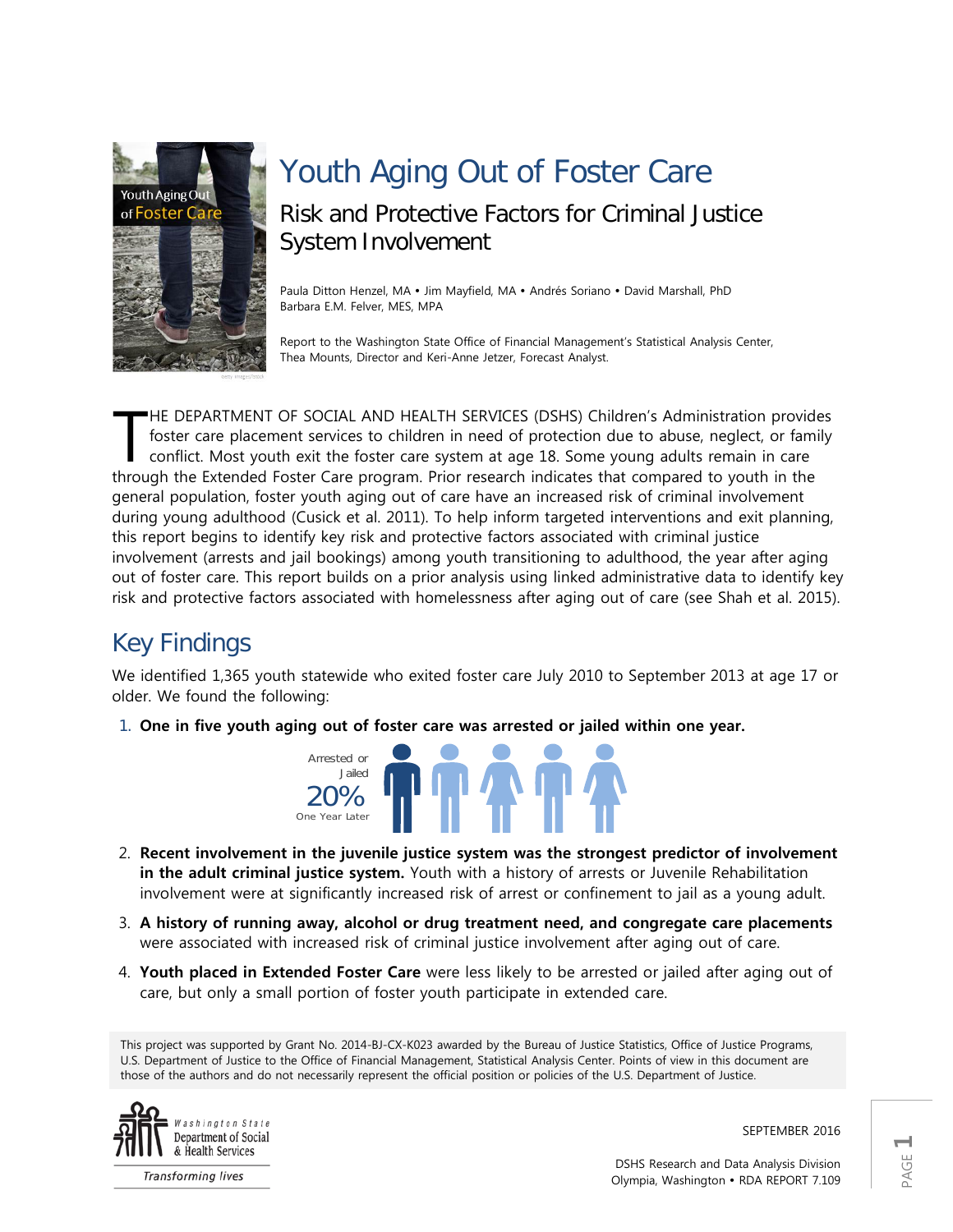## Study Population and Timeline

The study population includes 1,365 youth ages 17 to 21 whose last month in foster care was between July 1, 2010 to September 30, 2013. The index month, marking the beginning of the outcome period, was the last month the youth was physically in foster care. Using a twelve month outcome period, we identified youth who were arrested or jailed, and examined the risk and protective factors associated with either of those outcomes.

|                                                                        |                                           | <b>U</b> . Arrested or jailed in following 12 months? |                                             |  |
|------------------------------------------------------------------------|-------------------------------------------|-------------------------------------------------------|---------------------------------------------|--|
|                                                                        | Baseline risk measures<br>Prior 24 months | <b>INDEX</b><br><b>MONTH</b>                          | Starting the month after<br>the index month |  |
| Child welfare history<br>Since first entering the child welfare system |                                           | Last month<br>of foster care<br>placement             |                                             |  |

### **Data and Measures**

This analysis leveraged information from linked Washington State administrative data systems. The following measures were used in the analysis. See technical notes for data source details.

- **Child welfare indicators:** Number and types of placements (relative or non-relative), type of abuse (sexual, physical, neglect), age at first removal, congregate care or group home placements, runaway episodes, behavior problems, reunifications and time in foster care.
- **Criminal justice history:** Arrests, jail bookings, Juvenile Rehabilitation services and adjudications.
- **Health and behavioral health indicators:** Injuries, pregnancy, alcohol or drug treatment needs and mental illness.
- **Homeless assistance:** Receipt of emergency shelter, transitional housing, rent assistance and supportive housing.
- **Public assistance:** Receipt of Basic Food or Temporary Assistance for Needy Families (TANF).
- **Employment:** Employment experience prior to exiting foster care.

## **Demographics**

We examined demographic characteristics for the 1,365 youth aging out of foster care between July 2010 and September 2013. Nearly half of these young adults were male (48 percent, Figure 1) and half were female (52 percent). Most (80 percent) were 18 years old. Five percent were 17 when they exited care. Fifteen percent exited care over the age of 18 after placement in extended foster care. Just under half (45 percent) identified as non-Hispanic white and 55 percent as minorities.

### FIGURE 1.

### Demographic Profile of Youth Aging Out of Foster Care

July 1, 2010 through September 30, 2013, TOTAL = 1,365

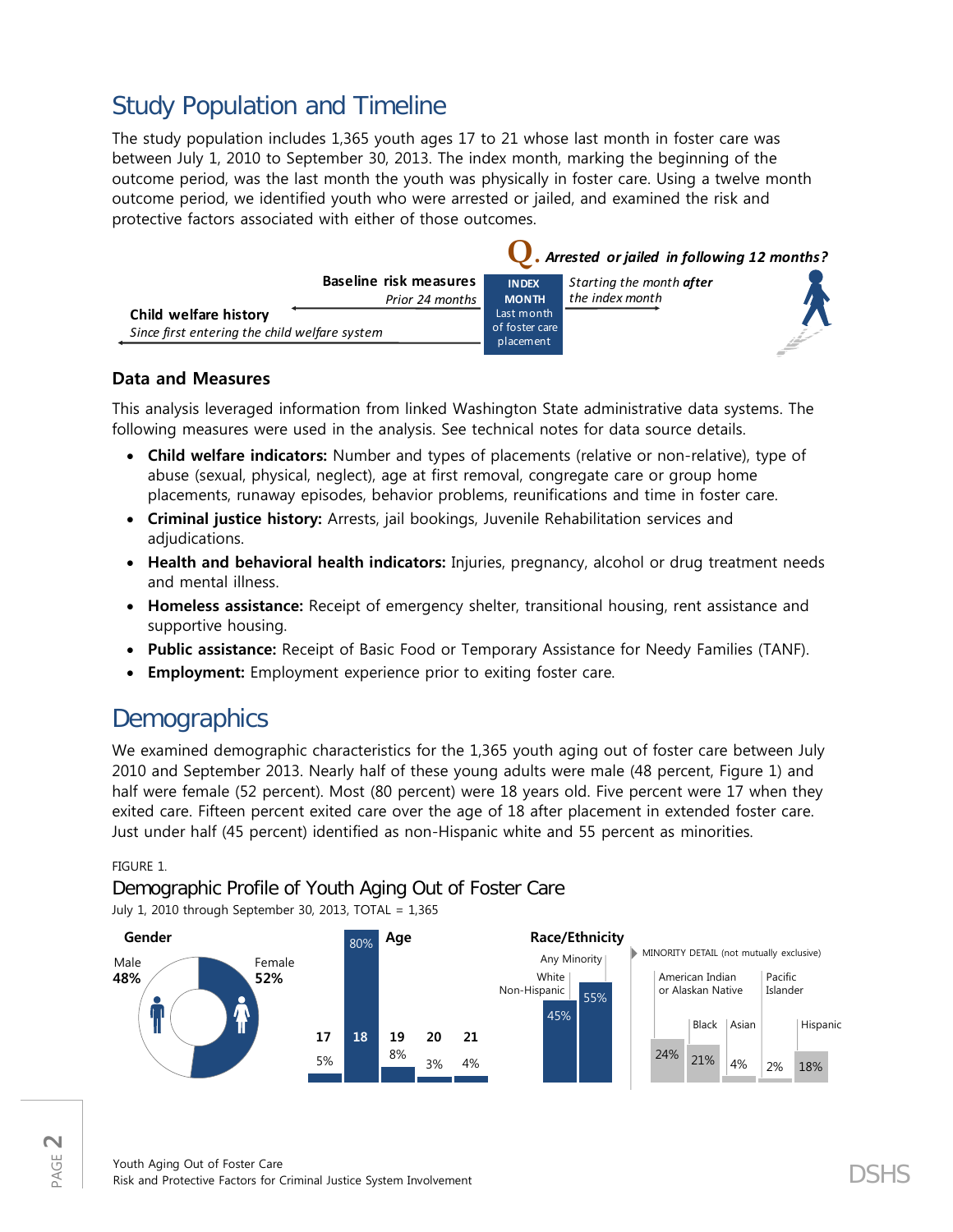## Criminal Justice Involvement Following Exit from Foster Care

Consistent with prior research, we found foster youth have an elevated risk of criminal justice involvement compared to their peers. Twenty percent of young adults were arrested or booked into jail in the 12 month period following exit from foster care, compared to 6 percent of 18 year olds (peers) served by DSHS or HCA (Figure  $2$ ).<sup>[1](#page-2-0)</sup> Among foster youth aging out of care:

- 13 percent were arrested for a misdemeanor offense,
- 10 percent were arrested for a gross misdemeanor, and
- 9 percent were arrested for a felony offense.<sup>[2](#page-2-1)</sup>



## Behavioral Health Need and Criminal Justice Involvement

We found high rates of behavioral health treatment need among the full sample of foster youth aging out of care and even higher rates among those who were jailed or arrested (Figure 3). Eightytwo percent of foster youth aging out of care had a behavioral health treatment need, compared to 30 percent of their peers (Medicaid youth). Nearly all of those who aged out and were then arrested or jailed (92 percent) had some behavioral health treatment need, and half of those arrested or jailed had co-occurring mental health and substance use disorder treatment needs.

### FIGURE 3.

### Percent of Youth with Behavioral Health Treatment Need

Among Youth Aging Out of Foster Care Who Were Arrested or Jailed, Youth Aging Out of Foster Care, and Medicaid Youth



<span id="page-2-1"></span><span id="page-2-0"></span><sup>1</sup> The two groups are not completely equivalent in age. Five percent of foster youth were age 17 and 15 percent were age 19 to 21.<br><sup>2</sup> Offense information was not available for jail bookings.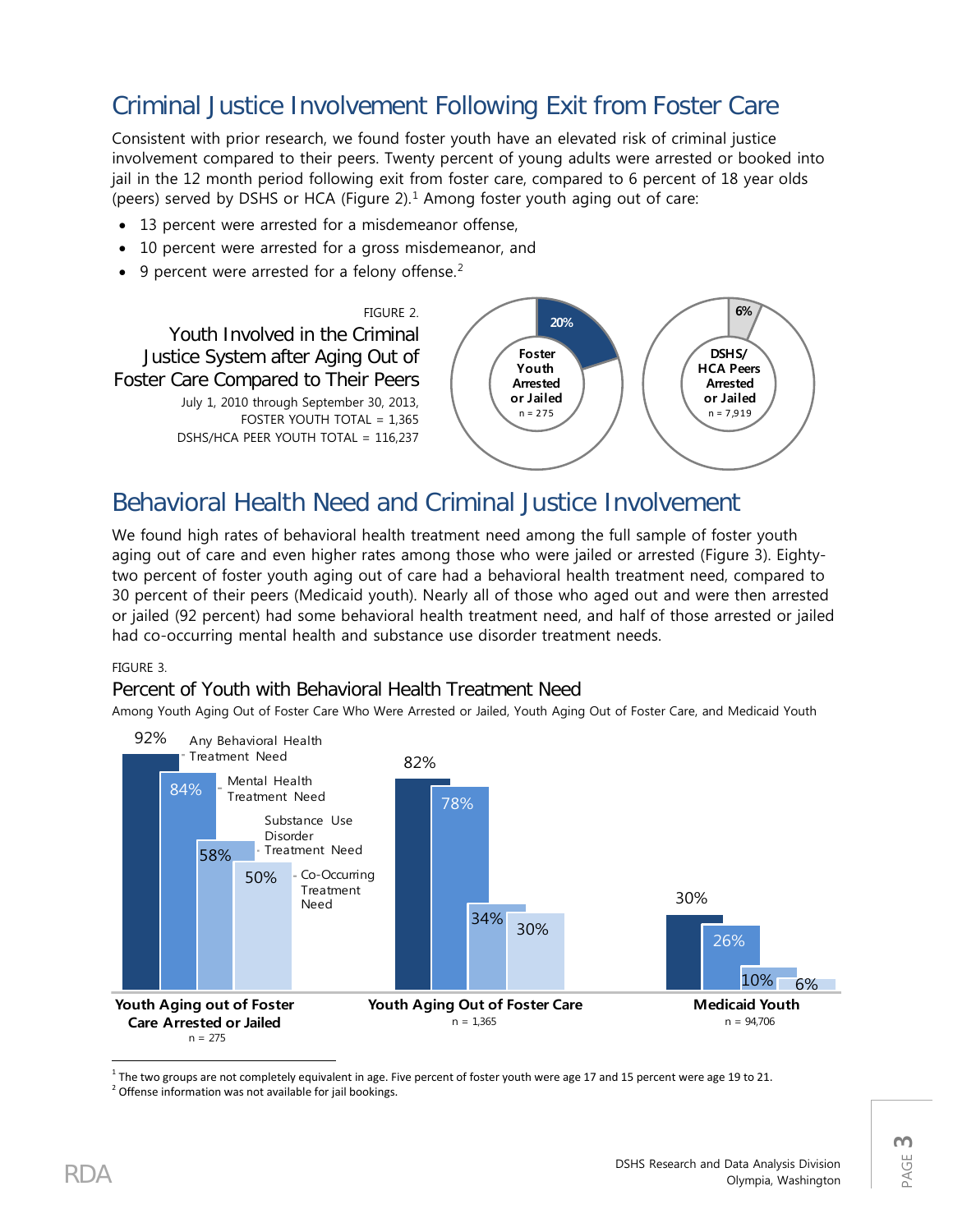## Predicting Criminal Involvement among Youth Aging Out of Care

We estimated a logistic regression model predicting whether a young person in the study population was arrested or jailed in the 12 months after aging out of care. Prior research has identified substance use disorder diagnoses, gender, out-of-school status, limited caregiver closeness (McMahon & Fields 2015), minority status, prior arrests, group care and multiple placements (Cusick et al. 2011) as significant predictors of criminal conduct for aging out foster youth. Education and employment have both been identified by prior research as protective factors (Cusick et al. 2012).

We found that, compared to other youth aging out of care, those with a recent prior arrest (in the past 24 months) were nearly four times as likely to be arrested or jailed (Figure 4) in the first year after aging out of care. Other factors highly predictive of criminal justice involvement were prior runaway episodes, gender (being male), and substance use disorder treatment need. Youth with a history of Juvenile Rehabilitation involvement or two or more congregate care placements were also more likely to be arrested or jailed. While youth with diagnoses reflective of externalizing behavior problems, such as psychosis, bipolar disorders and ADHD had an increased risk of criminal justice involvement, those with internalizing diagnoses such as depression or anxiety, had a decreased chance of criminal involvement. Youth who were placed in Extended Foster Care had a decreased risk of criminal justice involvement, which approached statistical significance (p=.115). Education data was not available for this analysis. As a result, this predictive model should be considered preliminary.

FIGURE 4.

Odds of Experiencing Criminal Justice Involvement after Aging out of Foster Care

| <b>DECREASED RISK</b>                           |                                                           |     |     | <b>INCREASED RISK</b>                                     |
|-------------------------------------------------|-----------------------------------------------------------|-----|-----|-----------------------------------------------------------|
| <b>RISK FACTORS</b>                             | Arrested in prior 24 months                               |     |     | 3.8                                                       |
|                                                 | Runaway episode                                           |     | 2.1 |                                                           |
|                                                 | Youth is male                                             |     | 2.0 |                                                           |
| Juvenile Rehabilitation involvement in lifetime |                                                           | 1.7 |     |                                                           |
|                                                 | Substance use disorder treatment need                     | 1.6 |     |                                                           |
|                                                 | MH diagnosis (psychotic, bipolar, ADHD, conduct disorder) | 1.6 |     |                                                           |
|                                                 | 2+ congregate care placements (relative to less than 2)   | 1.5 |     |                                                           |
|                                                 | Youth is a minority                                       | 1.4 |     |                                                           |
| 0.7<br>PROTECTIVE FACTORS                       |                                                           |     |     | MH diagnosis of depression, anxiety or adjustment disorde |
|                                                 | 0.6                                                       |     |     | Youth was placed in extended foster care                  |

Note: All factors are statistically significant at  $p < 0.05$ , except extended foster care ( $p = 0.115$ ).

## Calculating a Criminal Justice Risk Score

We included these same factors in a linear probability regression model, which allowed us to calculate easily interpretable criminal justice risk scores. The estimated scores (the predicted probability a youth will be arrested or jailed in the 12 months after exiting foster care), ranged from 0 to .8. These scores could be used to identify youth who might benefit from an intervention prior to aging out of care. For example, a young adult with a score of .30 has a 30 percent chance of experiencing an arrest or jail booking. Among youth arrested or jailed (n = 275), a score of .30 or higher successfully identifies 65 percent ( $n = 179$ ) of youth who were arrested or jailed after exit from foster care. Twenty seven percent (n = 368) of youth in the study population had calculated scores at or above the .30 threshold.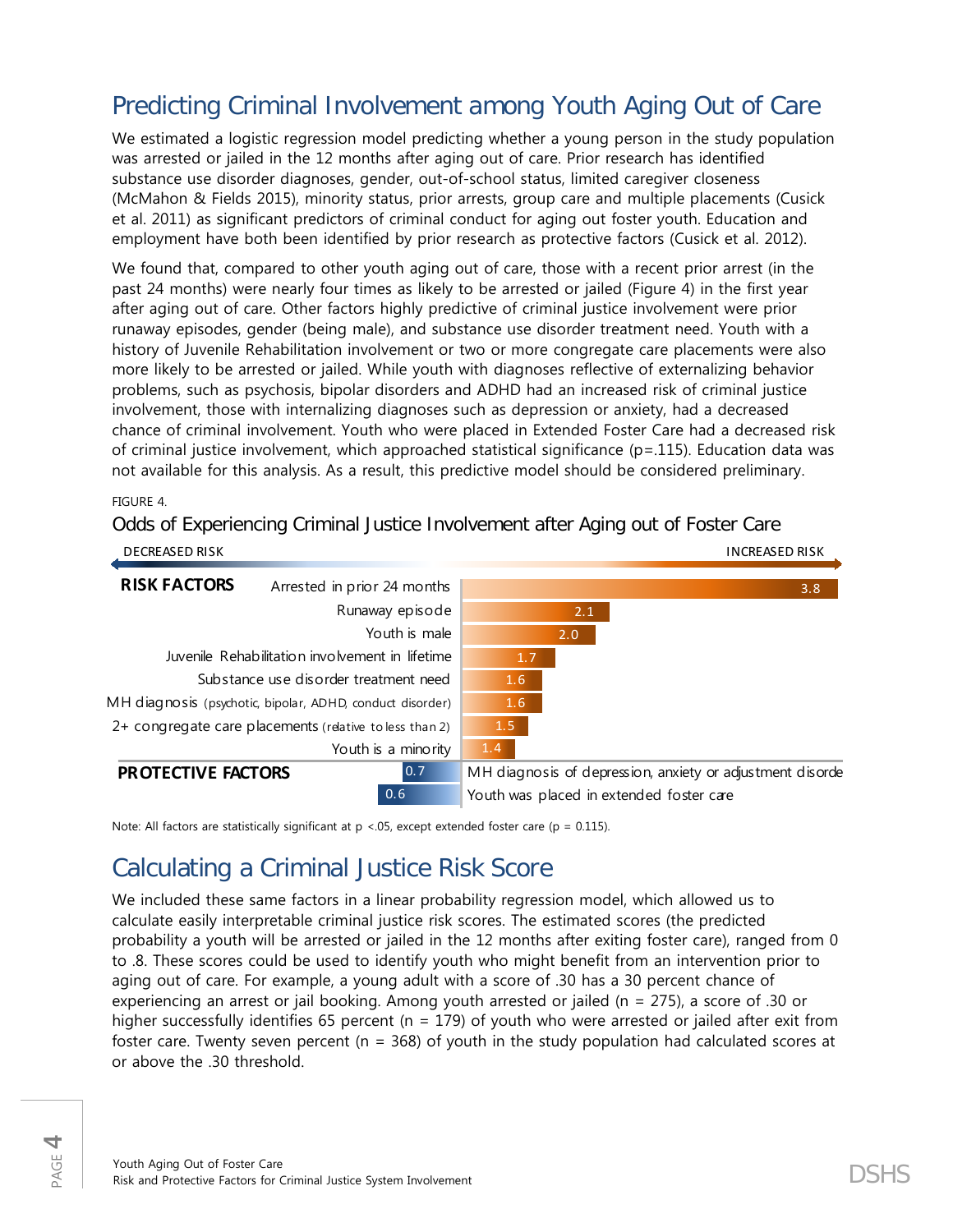### HYPOTHETICAL EXAMPLES Using a Calculated Risk Score to Support Referral Decisions

#### **HYPOTHETICAL CASE #1**

**CRIMINAL JUSTICE RISK SCALE**

**HIGH**

# Michael



Getty Images/iS

Michael is a white, non-Hispanic 18-year-old male with recent involvement in the juvenile justice system. He was arrested in the 24 months prior to exiting foster care. He was adjudicated and committed to a Juvenile Rehabilitation facility. He struggles with attention deficit hyperactivity disorder (ADHD) and an alcohol use disorder. He has a history of running away from congregate care facilities. There is a 71 percent chance that Michael will become involved in the adult criminal justice system in the year after exiting foster care.

|      | <b>Calculating</b>          | <b>FACTORS</b>                      | <b>SCORE</b> |
|------|-----------------------------|-------------------------------------|--------------|
| tock | <b>Michael's Risk Score</b> | <b>Baseline score</b>               | 0.6%         |
|      |                             | Arrested in prior 24 months         | 24.8%        |
|      |                             | Juvenile Rehabilitation Involvement | 11.6%        |
|      |                             | Runaway Episode                     | 9.1%         |
|      |                             | Male                                | 7.5%         |
|      |                             | Alcohol or Drug Treatment Need      | 6.7%         |
|      |                             | Diagnosis of ADHD                   | 5.4%         |
|      |                             | 2+ Congregate Care Placements       | 5.0%         |
|      |                             | TATAL CCADE                         | 70 70/       |

**TOTAL SCORE = 70.7% Refer for Intervention**

#### **HYPOTHETICAL CASE #2**

**CRIMINAL JUSTICE RISK SCALE**

**LOW**



**Jessica** 

Getty Images/iStock

Jessica is a young Hispanic woman with no history of juvenile justice system involvement. She struggles with bipolar disorder but does not have evidence of other key risk factors. She exited care at age 21 after placement in Extended Foster Care. There is a 7 percent chance she will experience involvement in the adult criminal justice system in the 12 months following exit from care.

| <b>Calculating Jessica's</b> |                   |
|------------------------------|-------------------|
|                              | <b>FAC</b>        |
| <b>Risk Score</b>            | <b>Baseline</b> s |
|                              | Min               |
|                              |                   |

| <b>FACTORS</b>              | <b>SCORE</b> |
|-----------------------------|--------------|
| <b>Baseline score</b>       | 0.6%         |
| Minority                    | 4.0%         |
| Bipolar                     | 5.5%         |
| <b>Extended Foster Care</b> | $-3.2\%$     |

### **TOTAL SCORE = 6.8%** ▶ Do Not Refer for Intervention

PAGE **5**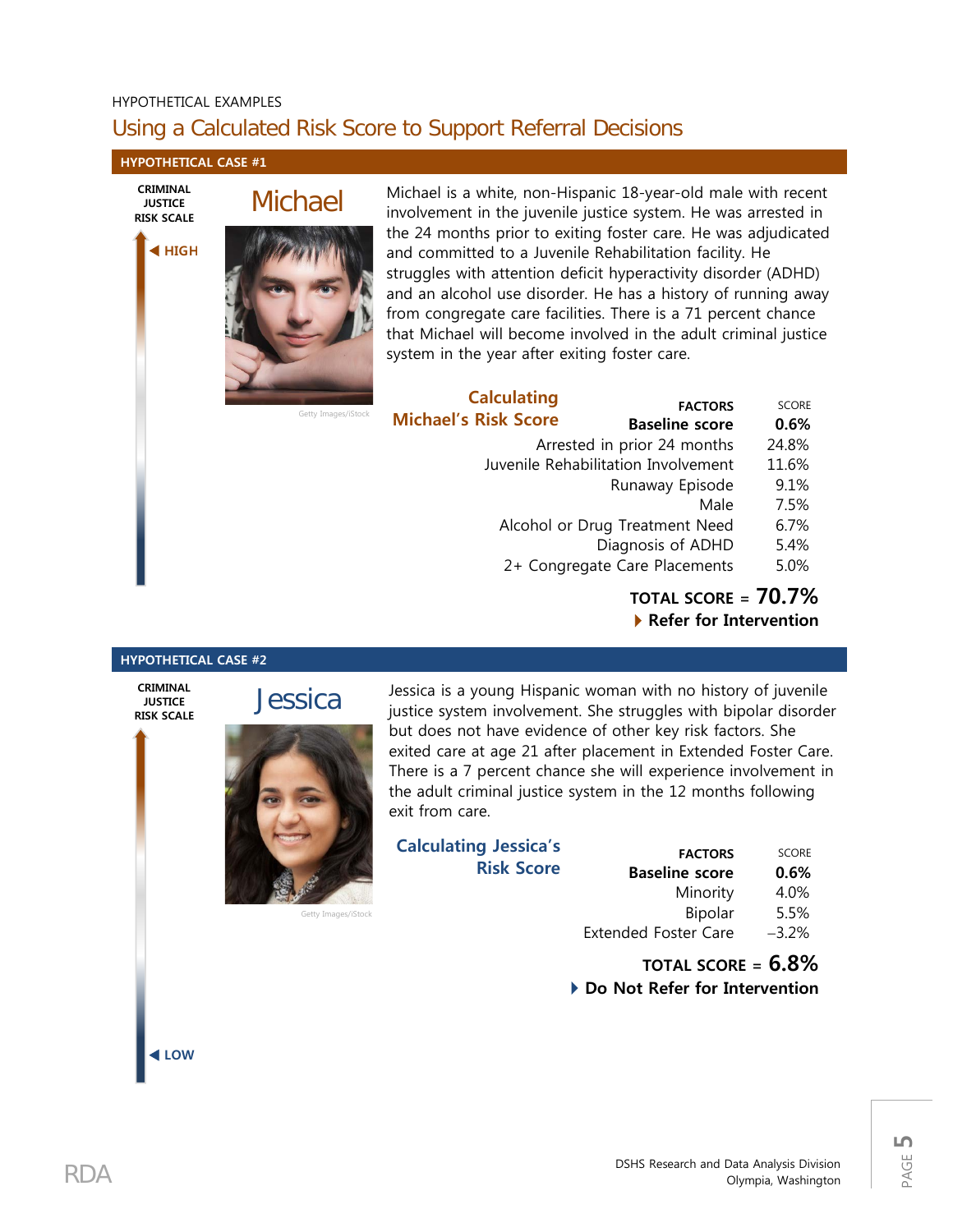We also examined the proportion of youth who were arrested or booked into jail by month after aging out of foster care, for the factors signaling the greatest risk (prior arrests, runaway episodes and being male). Nearly half of youth with a recent arrest as a juvenile were arrested or booked into jail as young adults one year after aging out of care (Figure 5). Thirty-four percent of youth with a runaway episode were arrested or confined in jail one year after aging out of care, compared to 11 percent of those with no history of runaway episodes. Nearly 30 percent of males became involved in the criminal justice system one year after aging out of care, compared to 14 percent of females. We also examined arrest/jail rates for Extended Foster Care, a protective factor identified in the analysis. By month twelve, 7 percent of those who exited foster care at age 19 to 21 after placement in Extended Foster Care experienced an arrest or jail booking, compared to 22 percent of youth not placed in Extended Foster Care. It is important to note that relatively few youth participated in Extended Foster Care, just 15 percent (n = 206) of the study population.

FIGURE 5.

Youth Arrested or Booked into Jail in the Months Following Transition Out of Foster Care





SOURCE: Jail Booking and Reporting System (JBRS) and the DSHS Integrated Client Database (ICDB).

**22%**

**7%**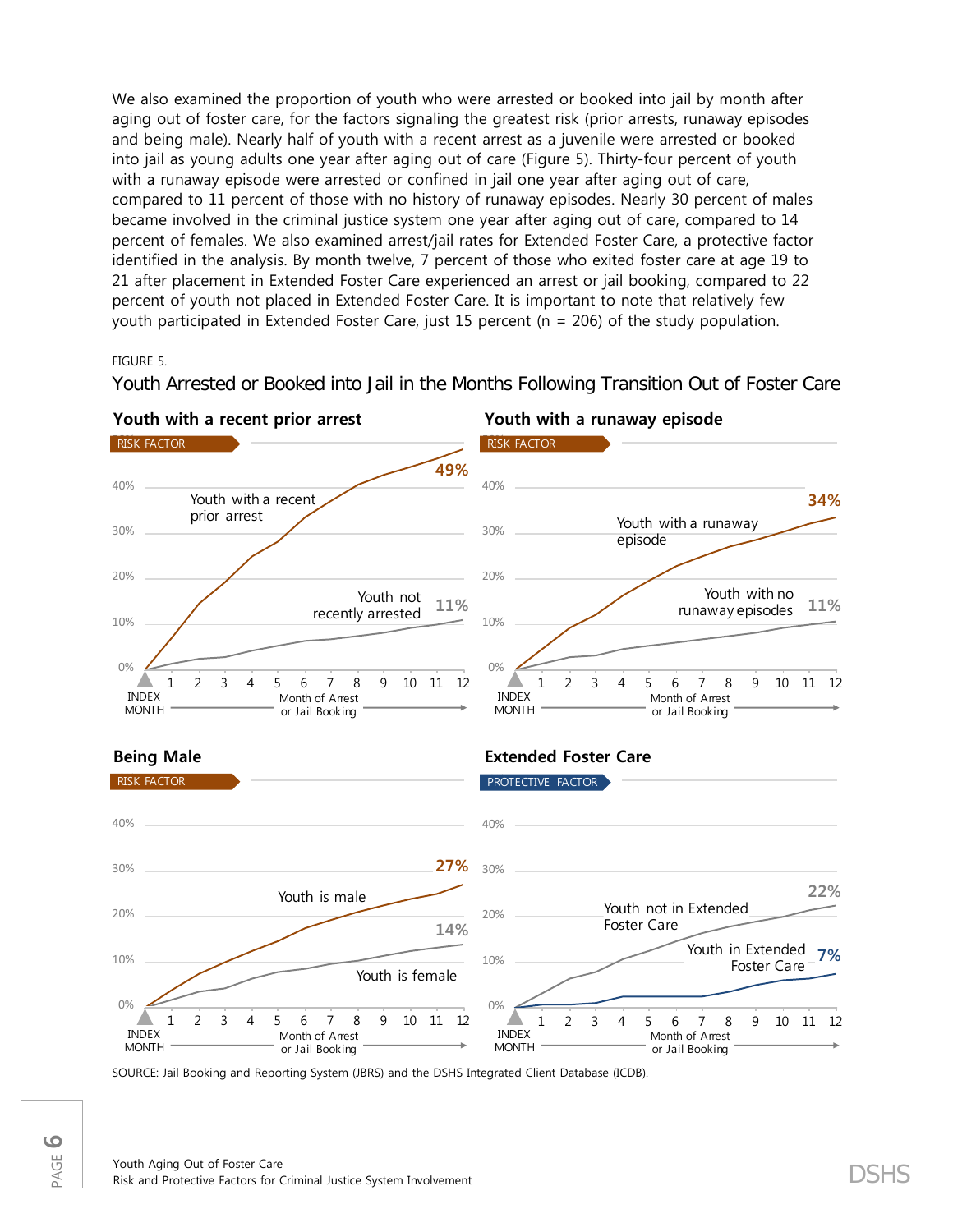## **Discussion**

We found that compared to their peers, youth who aged out of foster care were at increased risk of involvement in the adult criminal justice system. Identifying factors that place foster children at risk of criminal involvement during the transition to adulthood has important implications for child welfare policy and practice. Our findings indicate that placement to congregate or group care, which is likely associated with other risk factors such as running away and behavioral health problems, increased the likelihood foster youth would be arrested or jailed after aging out of care. This finding is consistent with previous research and recommendations to minimize congregate care placements (Cutuli et al. 2016, U.S. Department of Health and Human Services 2015). This analysis also highlights the need to develop prevention strategies around runaway episodes and treatment for substance use disorders, both of which place youth at increased risk for criminal involvement. Nearly 40 percent of foster youth in this study cohort ran away from their foster placement at least once and two-thirds had substance use disorder treatment needs.

A small number of youth were placed in the Extended Foster Care program, just 15 percent of those exiting care during the three year study period. We found that youth placed in Extended Foster Care were less likely to become involved in the adult criminal justice system. The Extended Foster Care program allows young adults in foster care to voluntarily agree to continue care up to age 21 while they complete high school, a GED program, college or vocational programs, or participate in a program or activity that promotes employment. The Extended Foster Care program serves a select group of foster youth with a desire to attend school or pursue employment, a group less prone to involvement in the criminal justice system. However, a previous evaluation of the Extended Care program using a matched comparison group of foster youth who graduated from high school before the program was available still found favorable results: Extended Care enrollees were less likely to be arrested, they also attended college for a longer period of time, and received food stamps for fewer total months when compared to their peers, making the program cost-beneficial (Burley & Lee 2010).

The current analysis was notably missing education data, which previous research indicates is an important factor in predicting criminal involvement after leaving care (Cusick et al. 2012). Foster youth in Washington State engaged in school or work are less likely to experience an arrest, conviction or confinement in jail (Sharkova et al. 2016). Future analyses to refine a criminal justice scoring algorithm should include education data, particularly in-school status.

Because minority status was included as a predictor of future criminal justice involvement, it is important to note that this is not without controversy. Algorithms using race among other factors to make decisions about sentencing and release have come under justifiable scrutiny. Note, however, that the goal of this analysis is to identify opportunities for services and interventions that may reduce the likelihood of future criminal justice involvement.

Using a scoring algorithm or a criminal justice risk score to identify youth at greatest risk of criminal justice involvement can help target high risk youth most likely to benefit from additional services. Our findings suggest that foster youth involved in the juvenile justice system, and those with multiple risk factors like a substance use disorder and a history of runaway episodes or congregate care placements are at high risk for involvement in the adult criminal justice system and could benefit from referral to evidence-based intervention programs prior to exiting care. These youth may continue to need additional support as they transition to young adulthood. Extended foster care is one such intervention, but there are likely other ways to intervene with this vulnerable group.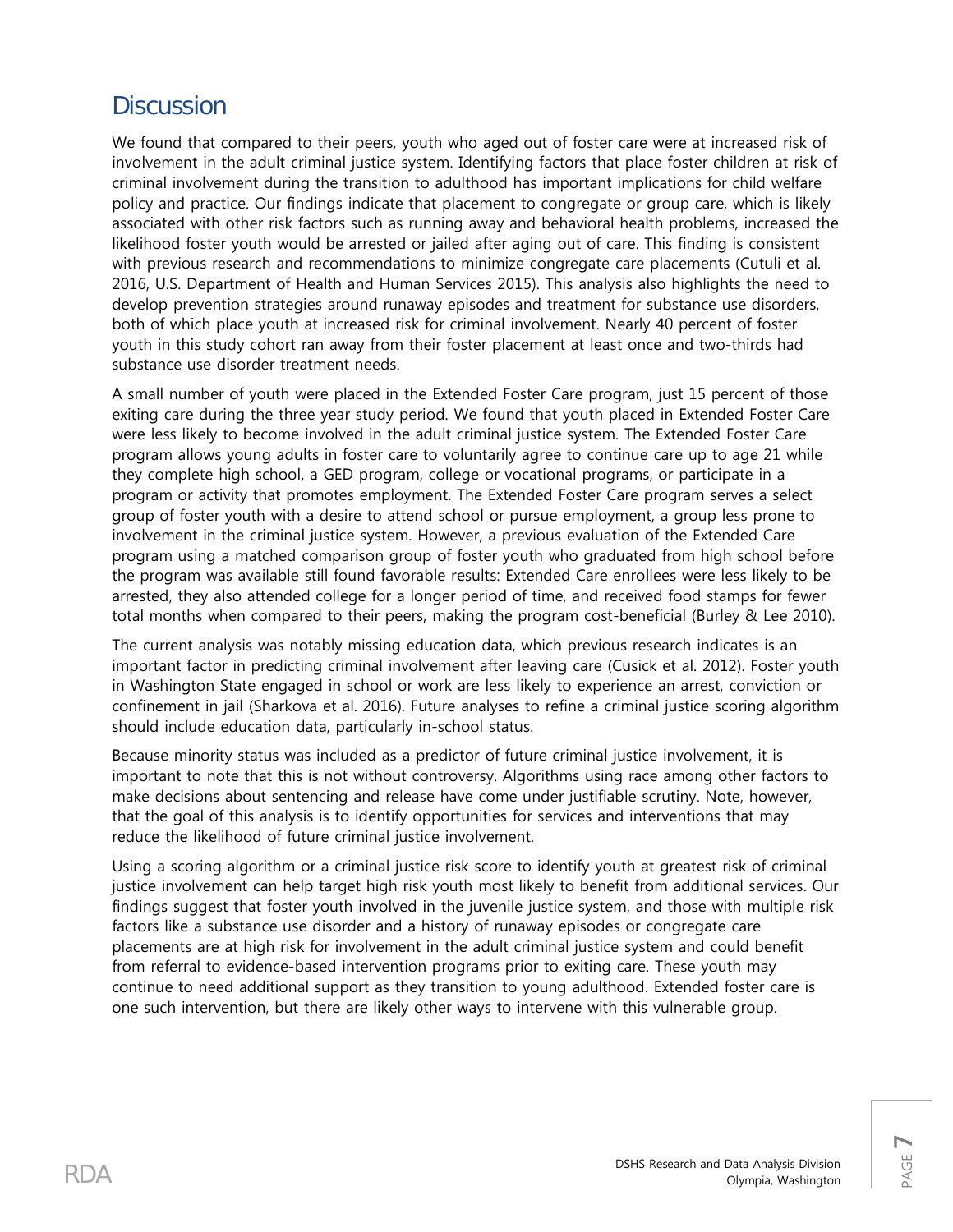### REFERENCES

Burley, M. & Lee, S. (2010). Extending foster care to age 21: Measuring costs and benefits in Washington State. Olympia: Washington State Institute for Public Policy.

Cusick, G., Courtney, M., Havlicek, J. & Hess, N. (2011). Crime during the Transition to Adulthood: How Youth Fare as They Leave Out-of-Home Care. Chicago: Chapin Hall at the University of Chicago.

Cusick, G., Havlicek & Courtney, M. (2012). Risk for Arrest: The Role of Social Bonds in Protecting Foster Youth Making the Transition to Adulthood. American Journal of Orthopsychiatry, 82(1), 19-31.

Cutuli, J., Goerge, R., Coulton, C., Schretzman, M., Crampton, D., Charvat, B., Lalich, N., Raithel, J., Cacitua, C. & Lee, E. (2016). From foster care to juvenile justice: Exploring characteristics of youth in three cities. Children and Youth Services Review, 67, 84-94.

Mancuso, D. (2014). DSHS Integrated Client Database, Olympia, WA, DSHS Research and Data Analysis Division, [https://www.dshs.wa.gov/sites/default/files/SESA/rda/documents/research-11-205.pdf.](https://www.dshs.wa.gov/sites/default/files/SESA/rda/documents/research-11-205.pdf)

McMahon, R. & Fields, S. (2015). Criminal conduct subgroups of "aging out" foster youth. Children and Youth Services Review, 48, 14-19.

Sharkova, I., Lucenko, B., & Felver, B (2016). Transition to Adulthood: Washington State Foster Youth at Age 17: Findings from the 2014 NYTD Survey. Olympia, WA, DSHS Research and Data Analysis Division.

Shah, M., Liu, Q., Mancuso, D., Marshall, D., Felver, B., Lucenko, B. & Huber, A. (2015). Youth at Risk of Homelessness: Identifying Key Predictive Factors among Youth Aging Out of Foster Care in Washington State. Olympia, WA, DSHS Research and Data Analysis Division.

U.S. Department of of Health and Human Services, Administration for Children and Families, Children's Bureau (2015). A National Look at the Use of Congregate Care in Child Welfare.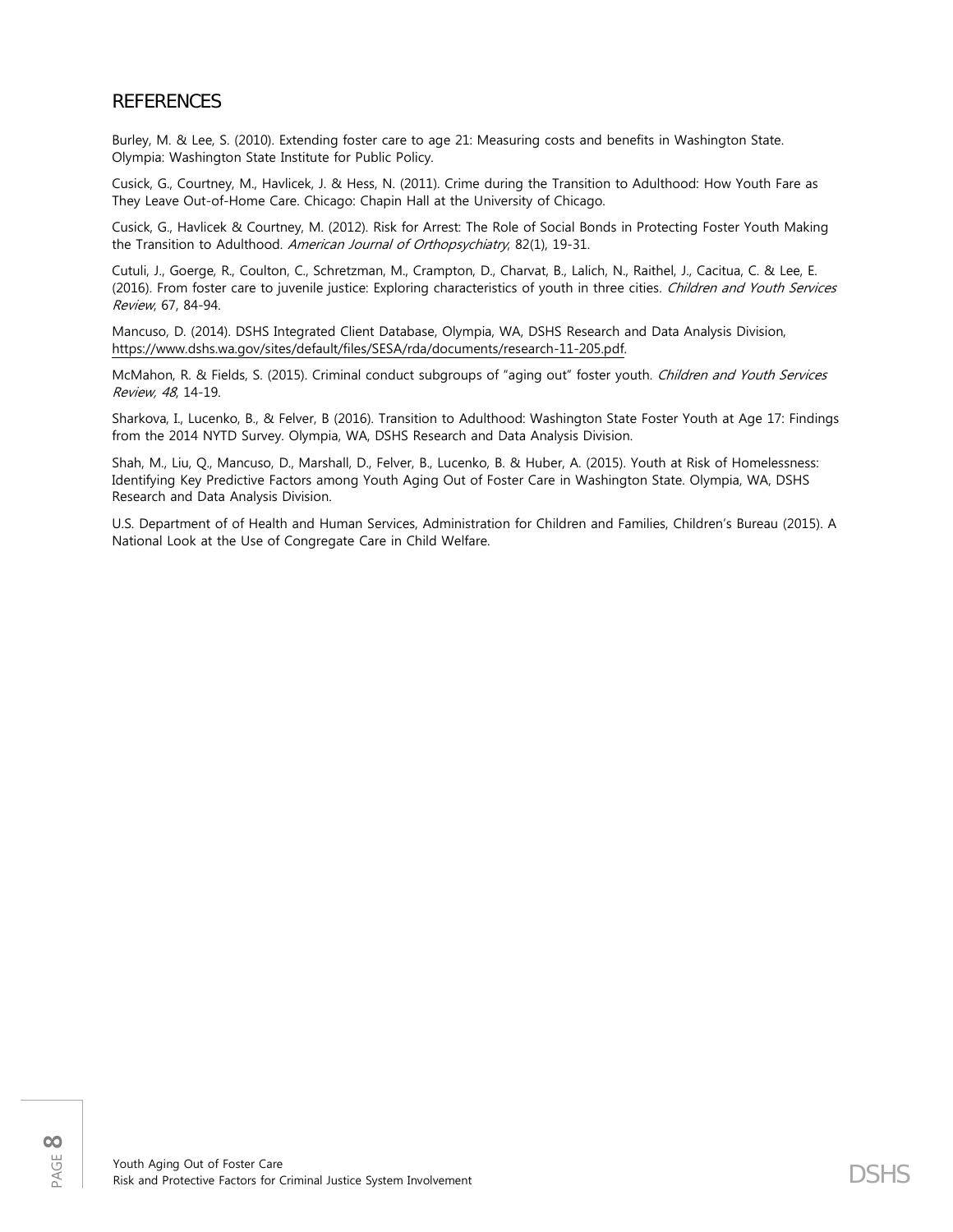### **STUDY POPULATION**

The study population includes 1,365 individuals whose last month in foster care placement occurred between July 1, 2010 and September 30, 2013 and were 17 or older as of their last month in placement. We excluded five individuals whose last placement was either a trial return home/in-home dependency or adoption. We also excluded 22 youth who were not at risk of arrest because they were incarcerated during the entire 12-month outcome period.

Comparison data for peer youth includes 18-year-olds served by DSHS or HCA during the study period (n=116,237). We assigned the index month as the month the youth turned 18 and examined arrest and jail bookings over a 12 month outcome period. Behavioral health data for peer youth were limited to youth with at least one month of Medicaid enrollment during the 24 months prior to the index month (n=94,706). Foster youth in the study population (n=1,365) were excluded from the peer comparison data.

#### **DATA SOURCES AND MEASURES**

RDA leveraged data from the following sources:

#### **Jail Booking and Reporting System (JBRS)**

Jail data was obtained from JBRS, a multijurisdictional database of jail booking and release records. All non-tribal city and county jails in Washington State are connected to the JBRS system, with the exception of Aberdeen and Hoquiam. The JBRS data contain incomplete booking records for Franklin and Kitsap Counties due to changes in local booking systems. Information on the charging offense at the time of booking is not available in the JBRS. For more information on the JBRS system see [http://www.waspc.org/jail-booking-and-reporting-system-jbrs-.](http://www.waspc.org/jail-booking-and-reporting-system-jbrs-)

#### **DSHS Integrated Client Databases (ICDB**)

Service information, arrest and employment data were obtained from the DSHS Integrated Client Databases (ICDB), a set of longitudinal, integrated client databases containing nearly 20 years of detailed service risks, history, service costs and outcomes (Mancuso, 2014).

- **Child welfare system:** Data on experiences youth had in foster care over their lifetime came from the FAMLINK information system maintained by the DSHS Children's Administration. These data were used to identify the number and types of placement events, runaway episodes, type of abuse at intake (sexual, physical, neglect, other), the presence of behavior issues and other information recorded by caseworkers.
- **Arrests:** Records from the Washington State Patrol (WSP) database were used to identify arrests. The WSP database contains primarily felonies and gross misdemeanors.
- **Behavioral Health Treatment Need:** Data from three information systems, including ProviderOne (medical), the Consumer Information System (mental health), and TARGET (substance use disorder) were used to identify the presence of mental illness and substance use disorders over a two-year window of time (the 24 months prior to exit from foster care) based on health and behavioral health diagnoses, prescriptions and treatment records. In addition, drug and alcohol-related arrest data maintained by the Washington State Patrol was used to identify likely substance abuse issues.
- **Medicaid coverage:** Medicaid enrollment was obtained from eligibility codes available in the ICDB.
- **Homeless system:** Data from the Homeless Management Information System (HMIS) was used to identify individuals defined as homeless by virtue of having received emergency shelter, transitional housing, or rent assistance recorded by local housing providers.
- **Employment:** Employment data were obtained from state Employment Security Department wage data. Youth were flagged as having recent employment experience if they had at least one quarter of non-zero earnings in the four quarters prior to exiting foster care.
- **Public assistance:** Basic Food and TANF receipt were identified through data from the DSHS Automated Client Eligibility System (ACES) summarized in RDA's Client Services Database.